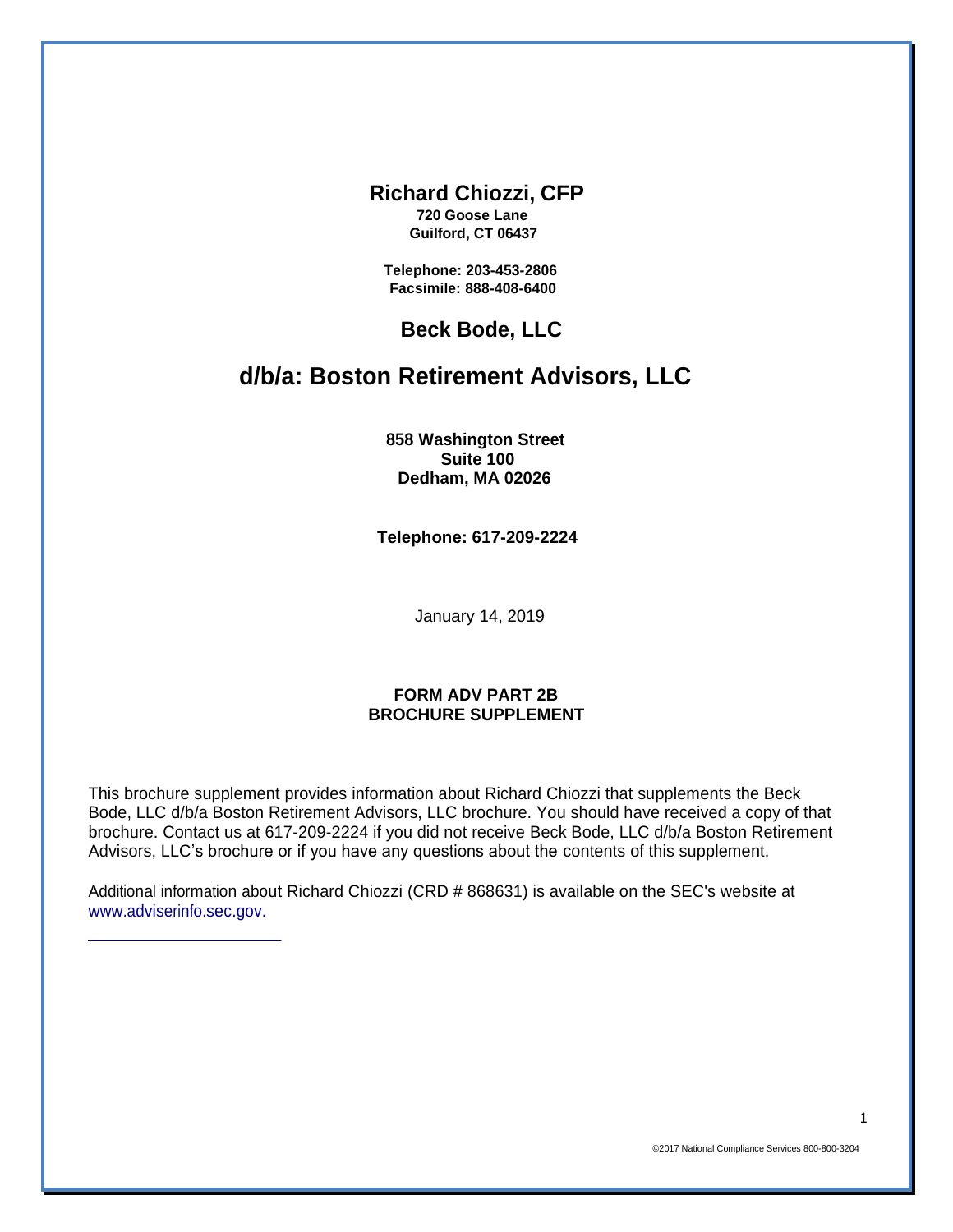# **Item 2 Educational Background and Business Experience**

### **Richard Chiozzi, CFP**

*Year of Birth: 1942*

*Formal Education After High School:*

- Boston College, Bachelor of Science, Finance 1966
- Boston University, Masters of Education, Business, 1968
- Boston University, Certificate of Advance Study, Adult Education, 1974

*Business Background*:

- Beck Bode, LLC, Investment Adviser Representative, 7/2018 Present
- Present • Boston Retirement Advisors LLC, Investment Adviser Representative, 09/2011 to

#### *Certifications:* **CFP**

**The CERTIFIED FINANCIAL PLANNER ™, CFP<sup>®</sup> and federally registered CFP (with flame design)** ® marks (collectively, the "CFP marks") are professional certification marks granted in the United States by Certified Financial Planner Board of Standards, Inc. ("CFP Board").

The CFP ©certification is a voluntary certification; no federal or state law or regulation requires financial planners to hold CFP certification. It is recognized in the United States and a number of other ® Currently, more than 71,000 individuals have obtained CFP certification in the United States. countries for its (1) high standard of professional education; (2) stringent code of conduct and standards of practice; and (3) ethical requirements that govern professional engagements with clients.

® To attain the right to use the CFP marks, an individual must satisfactorily fulfill the following requirements:

- Education Complete an advanced college-level course of study addressing the financial planning subject areas that CFP Board's studies have determined as necessary for the competent and professional delivery of financial planning services, and attain a Bachelor's Degree from a regionally accredited United States college or university (or its equivalent from a foreign university). CFP Board's financial planning subject areas include insurance planning and risk management, employee benefits planning, investment planning, income tax planning, retirement planning, and estate planning;
- Examination Pass the comprehensive CFP Certification Examination. The examination includes case studies and client scenarios designed to test one's ability to correctly diagnose financial planning issues and apply one's knowledge of financial planning to real world circumstances;
- Experience Complete at least three years of full-time financial planning-related experience (or the equivalent, measured as 2,000 hours per year); and
- ® documents outlining the ethical and practice standards for CFP professionals. • Ethics - Agree to be bound by CFP Board's *Standards of Professional Conduct*, a set of

requirements in order to maintain the right to continue to use the CFP marks: Individuals who become certified must complete the following ongoing education and ethics

- Continuing Education Complete 30 hours of continuing education hours every two years, including two hours on the *Code of Ethics* and other parts of the S*tandards of Professional Conduct*, to maintain competence and keep up with developments in the financial planning field; and
- The *Standards* prominently require that CFP orofessionals provide financial planning services • Ethics - Renew an agreement to be bound by the *Standards of Professional Conduct*.